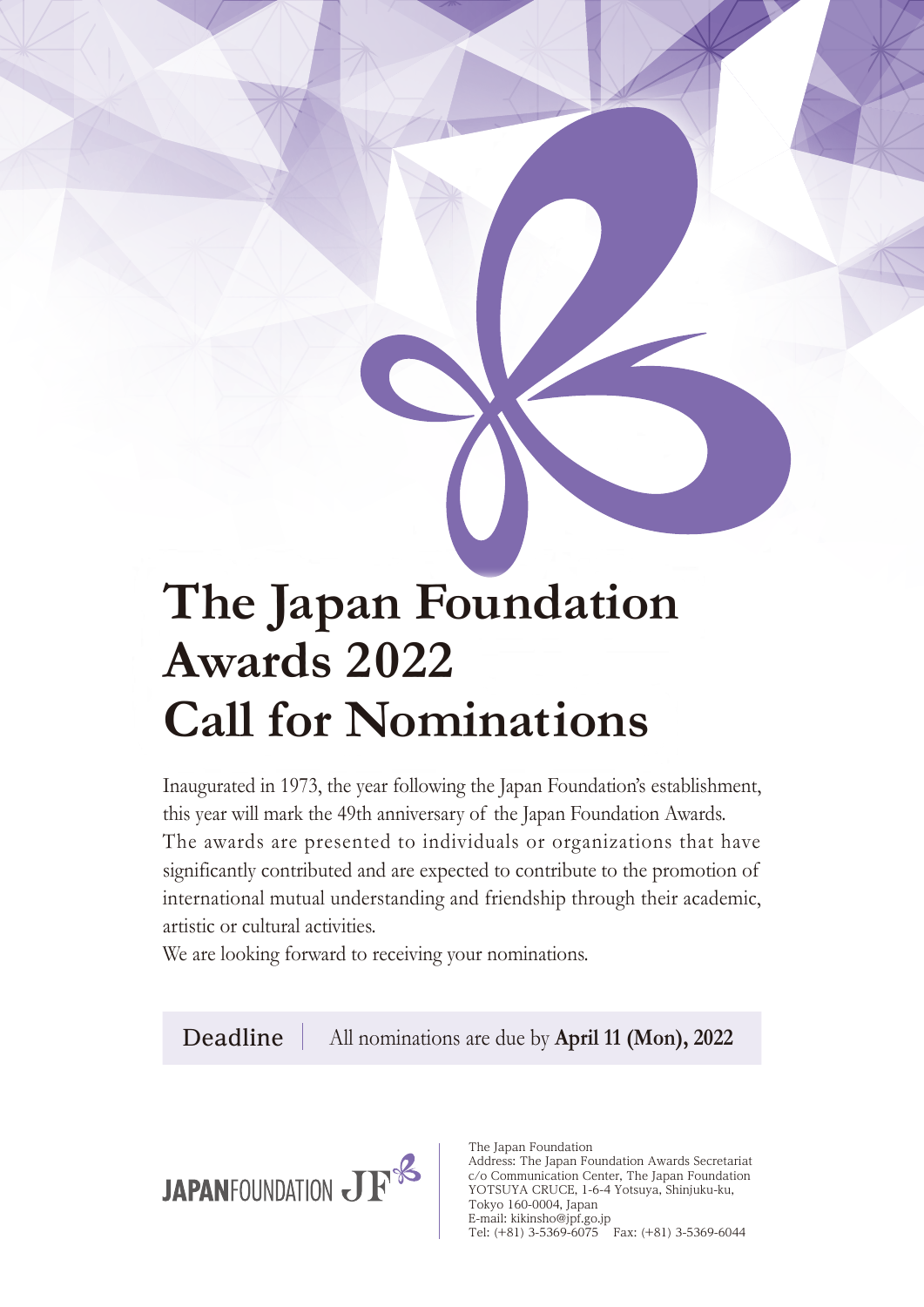| <b>Eligible Candidates</b>                                               | Candidates must be an individual person or an organization established inside or<br>outside of Japan. Self-nominations, including nominations of an organization or<br>head of an organization to which the nominator belongs, will not be considered.                                                                                                                                                                                                                                                                                                                                                                                                                                                                                                                                                                                                                                                                                                                                                                                                                                                                                                                                                                                                                                                                                                                                                                                                                                                                                                                                                                                                                                                                                                                                                                   |
|--------------------------------------------------------------------------|--------------------------------------------------------------------------------------------------------------------------------------------------------------------------------------------------------------------------------------------------------------------------------------------------------------------------------------------------------------------------------------------------------------------------------------------------------------------------------------------------------------------------------------------------------------------------------------------------------------------------------------------------------------------------------------------------------------------------------------------------------------------------------------------------------------------------------------------------------------------------------------------------------------------------------------------------------------------------------------------------------------------------------------------------------------------------------------------------------------------------------------------------------------------------------------------------------------------------------------------------------------------------------------------------------------------------------------------------------------------------------------------------------------------------------------------------------------------------------------------------------------------------------------------------------------------------------------------------------------------------------------------------------------------------------------------------------------------------------------------------------------------------------------------------------------------------|
| Ineligible individuals<br>and/or organizations                           | (1) Individuals who are currently employed by their national or local governments, as<br>well as those employed by similar organizations (e.g. governmental corporations)<br>and whose main occupation pertains to international activities (excluding those in<br>research-related positions). However, individuals who currently fall under the<br>conditions stated above may be nominated if they made contributions conforming<br>to the award criteria with a different affiliation or position in the past.<br>(2) Domestic or overseas organizations that are national or local governmental<br>agencies as well as similar bodies.<br>(3) Domestic organizations that are mostly publicly-funded, those that were<br>established by law, as well as those with a strong public character.<br>(4) Organizations supported by the Japanese government or the Japan Foundation that<br>receive an amount of subsidies representing more than half of their annual budget.<br>(5) Organizations that are closely related, organizationally or financially, to their<br>nominator.<br>(6) Individuals and organizations whose main activities are profit-making, religious,<br>political or electoral.<br>(7) Individuals and organizations whose main field of activity is different than the<br>Japan Foundation's, such as scientific or technological fields.<br>(8) Individuals and organizations whose main purposes are recreational activities or<br>friendship through exchange between sister cities or sister schools, as well as those<br>who perform activities that benefit to a restricted specific group or association.<br>(9) Joint activities by two or more organizations may be nominated as a single nomination<br>only if their engagements are justifiably regarded as an inseparable whole. |
| Eligible fields of<br>activities<br>Each field is<br>explained as below; | Candidates must be thoroughly involved in the following fields of activities<br>that represent the core activities of the Japan Foundation: "Arts and<br>Cultural Exchange "; "Japanese-Language Education Overseas "; and,<br>"Japanese Studies and Intellectual Exchange" or in an interdisciplinary<br>manner.<br>I. Arts and Cultural Exchange<br>Individuals or organizations that have significantly contributed to international cultural<br>exchange and the enhancement of mutual understanding between Japan and other countries<br>through the introduction or promotion of Japanese arts and culture abroad, or creative activities<br>such as joint research or coproduction projects.<br>II. Japanese-Language Education Overseas<br>Individuals or organizations that have significantly contributed to the progress of Japanese language<br>education and research, the improvement of the international status of Japanese language as well<br>as the enhancement of mutual understanding between Japan and other countries through<br>remarkable commitment to Japanese language education and research as well as continued efforts<br>to train and organize Japanese language teachers, or through translations, writings in Japanese or<br>other activities strongly connected to the Japanese language.<br>III. Japanese Studies and Intellectual Exchange<br>Individuals or organizations that have significantly contributed to foster better understanding of<br>Japan through education and research and strengthen intellectual networks between Japan and<br>foreign countries through original and authoritative accomplishments and the development of<br>Japanese studies abroad.                                                                                                         |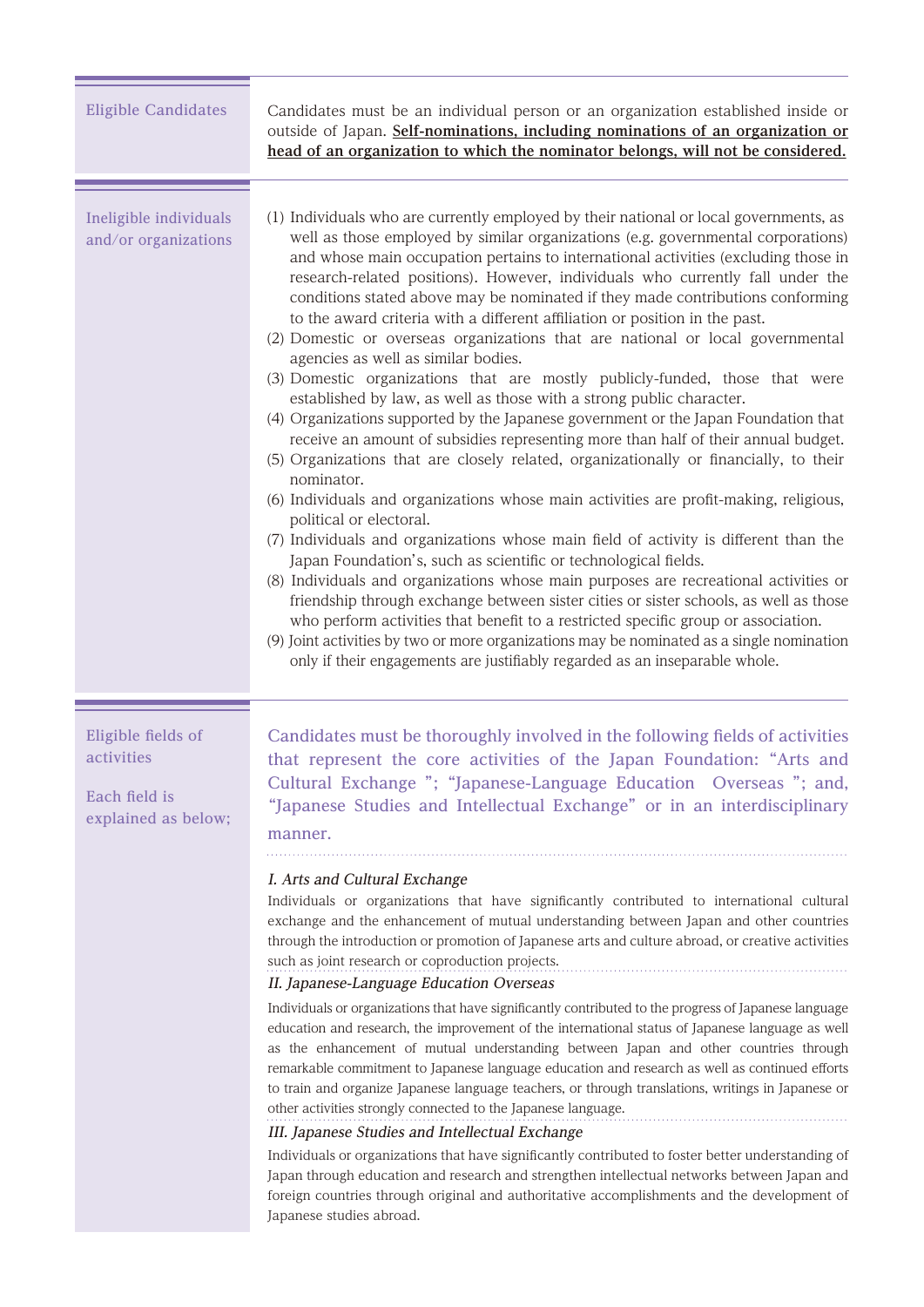| <b>Selection Process</b>    | results will be officially announced in August, 2022.                                                                                                                                                                                                                                                                                                                                                   | After primary screening by panels of specialists, a selection committee consisting of<br>experts commissioned by the Japan Foundation will select the recipients. The                                    |  |  |  |  |
|-----------------------------|---------------------------------------------------------------------------------------------------------------------------------------------------------------------------------------------------------------------------------------------------------------------------------------------------------------------------------------------------------------------------------------------------------|----------------------------------------------------------------------------------------------------------------------------------------------------------------------------------------------------------|--|--|--|--|
| <b>Selection Criteria</b>   | Recipients will be selected based on the following criteria:                                                                                                                                                                                                                                                                                                                                            |                                                                                                                                                                                                          |  |  |  |  |
|                             | Accomplishments                                                                                                                                                                                                                                                                                                                                                                                         | Recipients must have made outstanding contributions to<br>the promotion of international mutual understanding and<br>friendship inside or outside of Japan.                                              |  |  |  |  |
|                             | Continuity and<br>Potential                                                                                                                                                                                                                                                                                                                                                                             | Recipients are expected to continue their activities and<br>further promote and contribute to international cultural<br>exchange.                                                                        |  |  |  |  |
|                             | Pervasiveness                                                                                                                                                                                                                                                                                                                                                                                           | Results of the recipient's activities must benefit as many<br>people, not only a determined region or organization.                                                                                      |  |  |  |  |
| <b>Nomination Process</b>   | Number of nominations: up to five by each nominator.                                                                                                                                                                                                                                                                                                                                                    |                                                                                                                                                                                                          |  |  |  |  |
|                             | Please download the electronic form of the nomination at the following URL:<br><sup>2</sup>                                                                                                                                                                                                                                                                                                             |                                                                                                                                                                                                          |  |  |  |  |
|                             |                                                                                                                                                                                                                                                                                                                                                                                                         | https://www.jpf.go.jp/e/about/award/apply/index.html                                                                                                                                                     |  |  |  |  |
|                             | The form can also be obtained by sending an email to kikinsho@jpf.go.jp.<br>Please submit the completed nomination form (as electronic data, in the form of<br>$\overline{3}$<br>Microsoft Word file) to kikinsho@jpf.go.jp by Email (If you can't submit it by<br>Email, please send it to us by Fax or post). Please note that submitted materials<br>will not be returned.                           |                                                                                                                                                                                                          |  |  |  |  |
|                             |                                                                                                                                                                                                                                                                                                                                                                                                         |                                                                                                                                                                                                          |  |  |  |  |
|                             | E-mail kikinsho@jpf.go.jp                                                                                                                                                                                                                                                                                                                                                                               |                                                                                                                                                                                                          |  |  |  |  |
|                             | Tel<br>$(+81)$ 3-5369-6075                                                                                                                                                                                                                                                                                                                                                                              | Fax<br>$(+81)$ 3-5369-6044                                                                                                                                                                               |  |  |  |  |
|                             | <b>Address</b>                                                                                                                                                                                                                                                                                                                                                                                          | The Japan Foundation Awards Secretariat<br>c/o Communication Center, The Japan Foundation<br>YOTSUYA CRUCE, 1-6-4 Yotsuya, Shinjuku-ku,<br>Tokyo 160-0004, Japan                                         |  |  |  |  |
|                             | 4                                                                                                                                                                                                                                                                                                                                                                                                       | Fill in the nomination form completely and provide as much details as possible.<br>Please attach supporting documentation to your nomination form.<br>The names of the nominators will not be published. |  |  |  |  |
| <b>Number of Recipients</b> | Three (in principle). Each recipient of the Japan Foundation Award will receive a<br>certificate and a prize of their prize money.                                                                                                                                                                                                                                                                      |                                                                                                                                                                                                          |  |  |  |  |
| Presentation<br>Ceremony    | Individual recipients or the representative of a recipient organization will be invited<br>and requested to attend the presentation ceremony, which will be held in Tokyo<br>Autumn 2022, and the commemorative events specified by the Japan Foundation.<br>Commemorative lectures by the recipients are also to be held as well.<br>*The schedule is subject to change due to the spread of COVID-19. |                                                                                                                                                                                                          |  |  |  |  |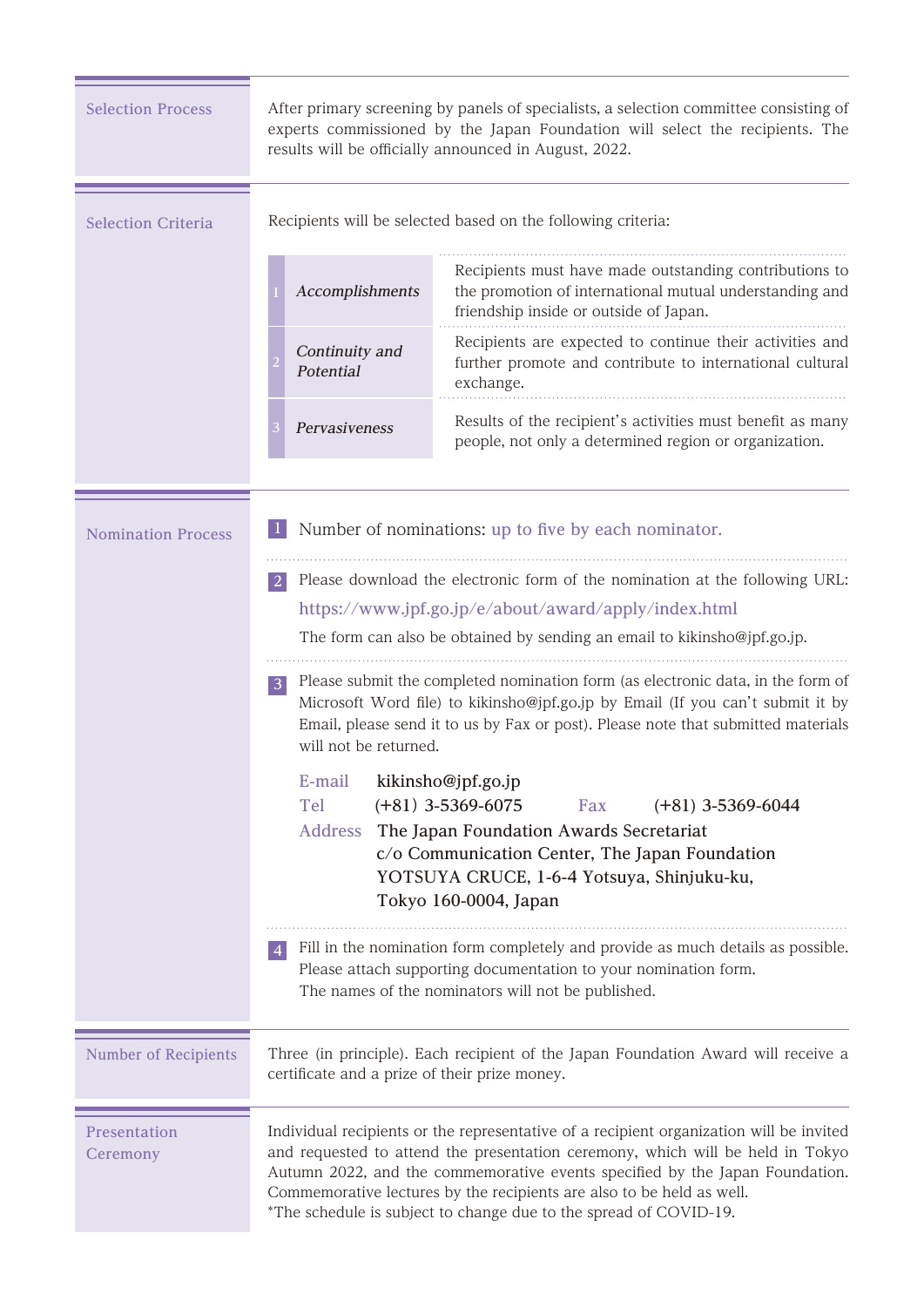## **Recipients of the Japan Foundation Awards 2021**

The presentation ceremony was held in Tokyo on October 20, 2021

#### **◆ KOREEDA Hirokazu** (Film Director) [Japan]

Koreeda Hirokazu is a preeminent director in the Japanese and international film industry. Not only does he direct, he also is a screenwriter and editor. He remains connected to ordinary people and the subtleties of their lives, while constantly questioning the reality of modern Japanese society by depicting neglected children (*Nobody Knows*) or a surrogate family who make a living through stealing (*Shoplifters*). These films are full of deep insights into humanity and have received high praise across the globe. He has been ambitious toward international exchange through filmmaking from early on in his career.

Such endeavors have greatly contributed to the promotion of mutual global understanding over many years through films such as *The Truth*, a Japanese-French collaborative film starring Catherine Deneuve, and *Broker* (working title), a film currently in production that is bringing together Japan and South Korea.

#### **◆ MIYATA Mayumi** (*Shõ* Performer) [Japan]

*Shō* (Japanese wind instrument) performer Miyata Mayumi has performed in *gagaku* (ancient Japanese court music) performances at the National Theatre of Japan since 1979. In addition to holding *shō* recitals, she has premiered new works by masters of modern music, including John Cage, Takemitsu Toru and Hosokawa Toshio, and has showcased the potential of traditional *gagaku*  instruments to the world. She has played the instrument with the New York Philharmonic, the Deutsches Symphonie-Orchester Berlin, the BBC Symphony Orchestra and the Czech Philharmonic Orchestra and performed in famous music festivals around the world, including those in Salzburg, Lucern and Tanglewood. She has shown the charm of the *shō* to the world through her performances as a soloist in an opera by German composer Helmut Lachenmann and in a ballet with Czech choreographer Jiří Kylián. Her achievements are deserving of the Japan Foundation Award as she has contributed to the promotion of mutual global understanding over many years through the *shō,* a traditional *gagaku* instrument.

#### ◆ Faculty of Japanese Language and Culture, University of Languages and International  **Studies -Vietnam National University, Hanoi (VNU) Faculty of Japanese, Foreign Trade University**

 **Department of Japanese Studies, Hanoi University**[Vietnam]

The popularization of the Japanese language in Vietnam is remarkable. According to the Japan Foundation's Survey on Japanese-Language Education Abroad 2018, Vietnam was sixth globally for the number of students of the language. This was a 2.7-fold increase in the number of learners compared to three years prior, making it the greatest learner increase in any country in the world. Behind this development is the economic and cultural exchange between Japan and Vietnam. Another factor is a history of Japanese-language education at three schools, namely, the University of Languages and International Studies, Foreign Trade University and Hanoi University (former College of Foreign Languages) that promote the development of excellent human capital to support this exchange. These three universities came together in 2017 to form the Association of Japanese Linguistic and Education in Vietnam, the first organization of its kind in Vietnam, developing educational activities across the country.

#### **◆Irmela Hijiya-Kirschnereit** (Professor, Free University of Berlin) [Germany]

Prof. Dr. Irmela Hijiya-Kirschnereit is a researcher in Japanese literature, a literary critic and a translator representing not only Germany but all of Europe. She has greatly contributed to improving an understanding of Japanese culture and society through her considerable achievements during her research career spanning more than 50 years, including analyzing and interpreting the modern Japanese literary works of Mishima Yukio and other authors and examining unique Japanese literary forms such as autobiographical novels and journals. She has also worked to educate many young students at the Free University of Berlin's Institute of Japanese Studies for many years, and has greatly promoted mutual understanding between Japan and both Germany and Europe by steadfastly developing an international academic network.













© Pablo Castagnola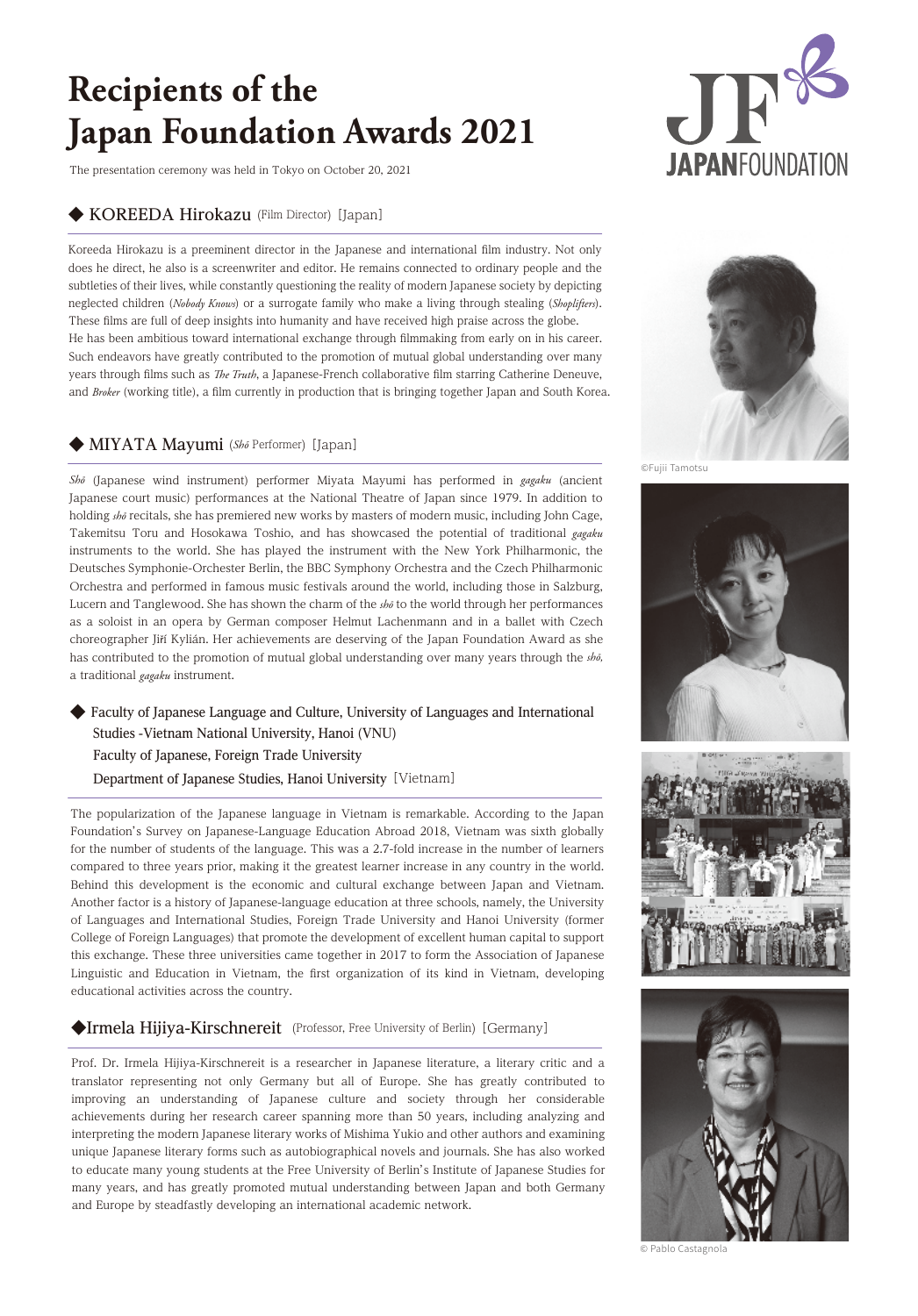### List of Past Recipients  $\bullet$  The Japan Foundation Awards  $\bullet$  The Japan Foundation Special Prizes

The Japan Foundation Special Prizes have been integrated into The Japan Foundation Awards since 2008.

| Year | Award                    | Recipients                                                                                                                                          | Year |           | Award Recipients                                                                                                                                                  |
|------|--------------------------|-----------------------------------------------------------------------------------------------------------------------------------------------------|------|-----------|-------------------------------------------------------------------------------------------------------------------------------------------------------------------|
|      | $\overline{\phantom{a}}$ | KOREEDA Hirokazu (Film Director) [Japan]                                                                                                            |      |           | Marco Müller (Director of the Venice International Film Festival) [Italy]                                                                                         |
|      |                          | MIYATA Mayumi (Sho Performer) [Japan]                                                                                                               |      |           | Angela Hondru (Professor of Japanese Literature and Civilization, Hyperion University) [Romania]                                                                  |
|      |                          | Faculty of Japanese Language and Culture, University of Languages and                                                                               |      |           | Kenneth B. Pyle (Henry M. Jackson Professor of History and Asian Studies,                                                                                         |
|      |                          | International Studies - Vietnam National University, Hanoi (VNU)                                                                                    |      |           | University of Washington) [U.S.A.]                                                                                                                                |
|      |                          | Faculty of Japanese, Foreign Trade University                                                                                                       |      |           |                                                                                                                                                                   |
|      |                          | Department of Japanese Studies, Hanoi University [Vietnam]                                                                                          |      |           | Royal Tyler (Former Professor and Head of the Japanese Centre, Faculty of Asian Studies,                                                                          |
|      |                          | Irmela Hijiya-Kirschnereit (Professor Free University of Berlin) [Germany]                                                                          |      |           | Australian National University) [Australia]                                                                                                                       |
|      |                          |                                                                                                                                                     |      |           | Fram Kitagawa(Art Director, Chairman of Art Front Gallery Co.,) [Japan]                                                                                           |
|      |                          |                                                                                                                                                     |      |           | Levy Hideo(Novelist, Professor of Hosei University) [U.S.A.]                                                                                                      |
|      |                          | The Japan Foundation Awards 2020 were cancelled due to                                                                                              |      |           | Ayse Selcuk Esenbel (Professor, Bosphorus University, President, Japanese Studies Association) [Turkey]                                                           |
|      |                          | the spread of COVID-19.                                                                                                                             |      |           |                                                                                                                                                                   |
|      |                          |                                                                                                                                                     |      |           | Joe & Etsuko Price (Directors, The Shin'enKan Foundation) [U.S.A.]                                                                                                |
|      |                          | Shuntaro Tanikawa (Poet) [Japan]                                                                                                                    |      |           | Yamagata International Documentary Film Festival Organizing Committee [Japan]<br>Saint-Petersburg State University, Faculty of Asian and African Studies [Russia] |
|      |                          | Association of Indonesian Alumni From Japan (PERSADA) [Indonesia]                                                                                   |      |           | Kim Yongdeok (Dean, Graduate School of International Studies, Seoul National University) [R.O.K.]                                                                 |
|      |                          | Ewa Pałasz-Rutkowska (Professor, University of Warsaw) [Poland]                                                                                     |      |           |                                                                                                                                                                   |
|      |                          | Yoko Tawada (Poet and Writer) [Japan]                                                                                                               |      |           | Hayao Miyazaki (Animated film director) [Japan]                                                                                                                   |
|      |                          | Masahiko Tsugawa (Actor) [Japan] *The Japan Foundation Special Awards                                                                               |      |           | Philippine Educational Theater Association [Philippine]                                                                                                           |
|      |                          |                                                                                                                                                     |      | $\subset$ | China Japanese Education Association [China]                                                                                                                      |
|      |                          | Toshio Hosokawa (Composer) [Japan]                                                                                                                  |      |           | Tabassum Kashmiri (Former Foreign Instructor, Osaka University of Foreign Studies) [Pakistan]                                                                     |
|      |                          | Spanish-Japanese Cultural Center of the University of Salamanca [Spain]<br>*Specially awarded in honor of the late Masahiko Tsugawa's contribution. |      |           |                                                                                                                                                                   |
|      |                          |                                                                                                                                                     |      |           | Toshiko Akiyoshi (Jazz pianist, Jazz Music Composer) [Japan]                                                                                                      |
|      |                          | Alexandra Munroe (Senior Curator, Asian Art, and Senior Advisor, Global Arts,                                                                       |      |           | James Quandt (Senior Programmer, Cinematheque Ontario) [Canada]                                                                                                   |
|      |                          | Solomon R. Guggenheim Museum) [U.S.A.]                                                                                                              |      |           | Yi Dok Bong (Professor, Division of Foreign Languages, / Dongduk Women's University) [Korea]                                                                      |
|      |                          | Frederik L. Schodt (Writer, translator, and interpreter) [U.S.A.]                                                                                   |      |           | Kurayoshi Takara(Professor, Faculty of Law and Letters, the University of the Ryukyus) [Japan]                                                                    |
|      |                          | Andrej Bekeš (Professor Emeritus of Japanese Studies, University of Ljubljana)                                                                      |      |           | Josef Kreiner(Director, The University of Bonn) [Austria]                                                                                                         |
|      |                          | [Slovenia]                                                                                                                                          |      |           |                                                                                                                                                                   |
|      |                          | Cai Guo-Qiang (Artist) [China]                                                                                                                      |      |           | Yoshiaki Ishizawa(Professor, Faculty of Foreign Studies, Sophia University) [Japan]                                                                               |
|      |                          | Susan J. Pharr (Edwin O. Reischauer Professor of Japanese Politics and Director of                                                                  |      |           | Mikio Kato(Trustee and Executive Director, The International House of Japan) [Japan]                                                                              |
|      |                          | the Program on U.S.-Japan Relations, Weatherhead Center for International Affairs,                                                                  |      |           | Far Eastern National University Institute of Oriental Studies [Russia]                                                                                            |
|      |                          | Harvard University) [U.S.A.]                                                                                                                        |      |           | Turkish Japanese Foundation [Turkey]                                                                                                                              |
|      |                          | Centro Brasileiro de Língua Japonesa (CBLJ) [Brazil]                                                                                                |      |           | Makoto Ooka(Poet) [Japan]                                                                                                                                         |
|      |                          |                                                                                                                                                     |      |           | Gerald L. Curtis (Burgess Professor of Political Science, Columbia University) [U.S.A.]                                                                           |
|      |                          | Wang Yong (Professor/Director, Institute of East Asian Studies, Zhejiang Gongshang<br>University) [China]                                           |      |           | The Old Japan Students' Association, Thailand (OJSAT) [Thailand]                                                                                                  |
|      |                          | Isao Tomita (Composer) [Japan]                                                                                                                      |      |           | Warsaw University, Oriental Studies Institute, Department of Japanese and Korean Studies [Poland]                                                                 |
|      |                          | Sibiu International Theatre Festival [Romania]                                                                                                      |      |           | "Japanese Mothers for Foreign Students" Movement of the Tokyo YWCA [Japan]                                                                                        |
|      |                          |                                                                                                                                                     |      |           |                                                                                                                                                                   |
|      |                          | Sankyo Yanagiya (Rakugo Performer) [Japan]                                                                                                          |      |           | William Gerald Beasley (Emeritus Professor of the History of the Far East, University of London) [U.K]                                                            |
|      |                          | Peter Drysdale (Emeritus Professor, Australian National University (ANU) [Australia]                                                                |      |           | Ikuo Hirayama(Artist) [Japan]                                                                                                                                     |
|      |                          | Japanese Philology Department, Institute of Asian and African Countries,                                                                            |      |           | Kosta Balabanov (President of the Society for Macedonian-Japanese, Friendship and<br>Cooperation, Honorary Consul-General of Japan in Skopje) [Macedonia]         |
|      |                          | Lomonosov Moscow State University [Russia]                                                                                                          |      |           | Naoyuki Miura(President, Artstic Director of Music From Japan, Inc.) [Japan]                                                                                      |
|      |                          | Akira Iriye (Professor Emeritus, Harvard University) [Japan]                                                                                        |      |           | The Berliner Festspiele [Germany]                                                                                                                                 |
|      |                          | SANKAI JUKU [Japan]                                                                                                                                 |      |           |                                                                                                                                                                   |
|      |                          | Technology Promotion Association (Thailand-Japan) [Thailand]                                                                                        |      |           | Chi Myong Kwan (Director of Institute of Japanese Studies, Hallym University) [R.O.K]                                                                             |
|      |                          |                                                                                                                                                     |      | C         | Yoneo Ishi(President, Kanda University of Foreign Studies) [Japan]                                                                                                |
|      |                          | Department of Japanese Language and Civilization, National Institute of Oriental Languages                                                          |      |           | Willy F. Vande Walle (Department Chair of Department of Oriental and Slavonic Studies,                                                                            |
|      |                          | and Civilizations (INALCO) [France]                                                                                                                 |      |           | The Catholic University of Leuven) [Belgium]                                                                                                                      |
|      |                          | Haruki Murakami (Writer / Translator) [Japan]                                                                                                       |      |           | Tikotin Museum of Japanese Art, Haifa Museums [Israel]                                                                                                            |
|      |                          | Irene Hirano Inouye (President, U.S.-Japan Council) [U.S.A.]                                                                                        |      |           | The Daidō Life Foundation [Japan]                                                                                                                                 |
|      |                          |                                                                                                                                                     |      |           | Frank B. Gibney (President, The Pacific Basin Institute at Pomona College) [U.S.A.]                                                                               |
|      |                          | <b>TAMBUCO Percussion Ensemble [Mexico]</b><br>Department of Japanese and Japanese Literature, Faculty of Arts, Cairo University [Egypt]            |      |           | Wolfgang Sawallisch (Conductor, Music Director of the Philadelphia Orchestra,                                                                                     |
|      |                          |                                                                                                                                                     |      |           | Honorary Conductor Laureate of the NHK Symphony Orchestra) [Germany]                                                                                              |
|      |                          | Augustin Berque (Retired Professor, School of Advanced Studies in Social Sciences) [France]                                                         |      |           | Ahmet Mete Tunçoku (Professor, Middle East Technical University) [Turkey]                                                                                         |
|      |                          | Tadao Sato(Film Critic) [Japan]                                                                                                                     |      |           | Tadashi Yamamoto(President, Japan Center for International Exchange) [Japan]                                                                                      |
|      |                          | Savitri Vishwanathan (Former Professor of Japanese Studies, University of Dehli) [India]                                                            |      |           | Japanese American National Museum [U.S.A.]                                                                                                                        |
|      |                          | Ben-Ami Shillony (Professor Emeritus of Japanese Studies, The Hebrew University of Jerusalem) [Israel]                                              |      |           |                                                                                                                                                                   |
|      |                          |                                                                                                                                                     |      | C         | Robert A. Scalapino (Professor Emeritus, University of California at Berkeley) [U.S.A.]                                                                           |
|      |                          | Boris Akunin (Grigory Chkhartishvili) (Writer) [Russia]                                                                                             |      |           | Ikuma Dan(Composer, Member of the Art Academy of Japan) [Japan]                                                                                                   |
|      |                          | Alliance of Associations of Teachers of Japanese (AATJ) [U.S.A.]                                                                                    |      |           | Thomas Erdos (Artistic Director) [France]                                                                                                                         |
|      |                          |                                                                                                                                                     |      |           | Pusan Korea-Japan Cultural Exchange Association [R.O.K]                                                                                                           |
|      |                          | Arthur Stockwin (Formerly Director of the Nissan Institute of Japanese Studies at the                                                               |      |           |                                                                                                                                                                   |